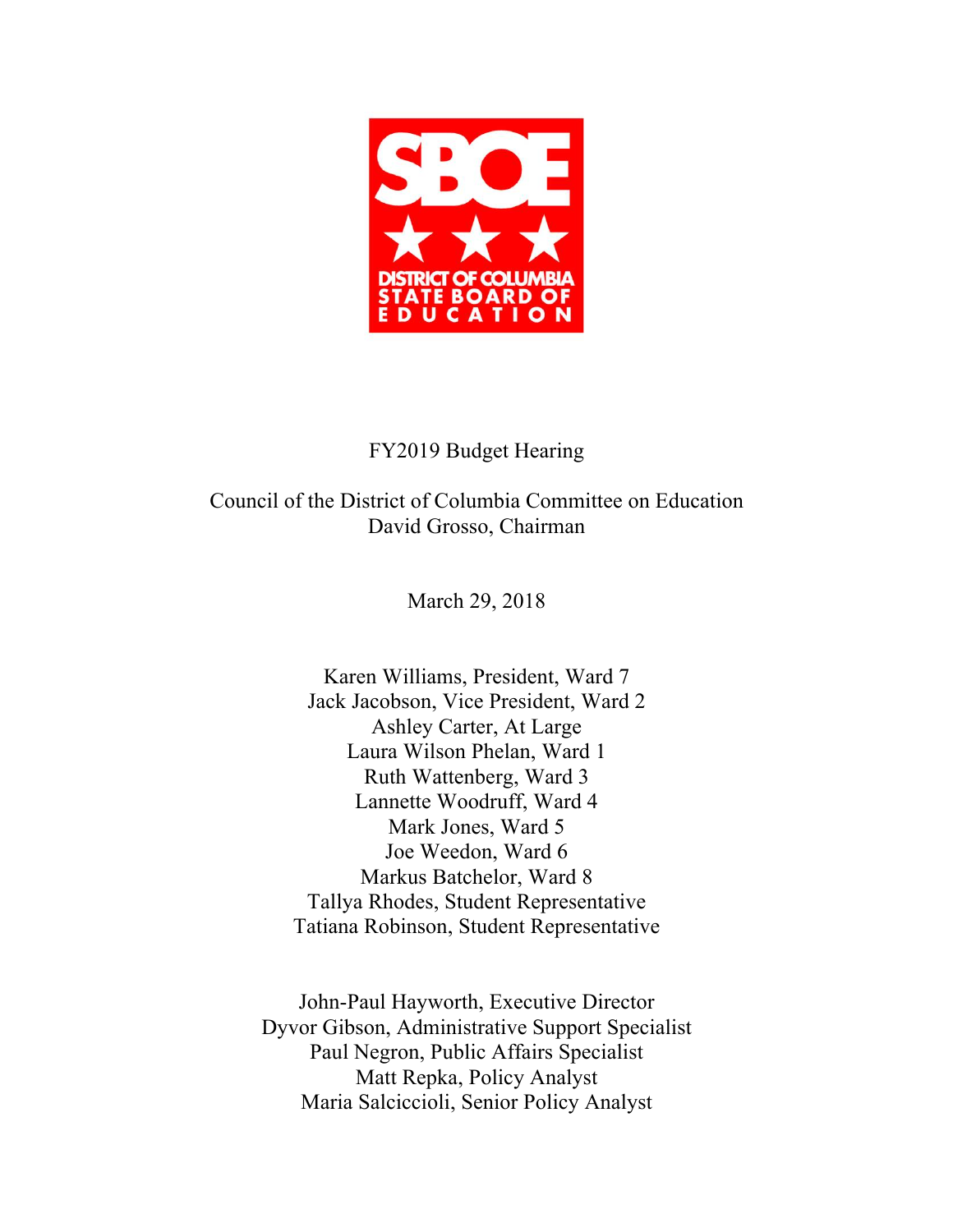Good morning, Chairman Grosso, Members of the Committee on Education, and staff. My name is Karen Williams, and I am the Ward 7 Representative and President of the DC State Board of Education. I want to begin by thanking Mayor Bowser, Chief Financial Officer DeWitt and their teams for supporting the DC State Board of Education. The DC State Board of Education approved a Fiscal Year 2019 Need for Appropriations of \$1,765,000 in October 2017. This relatively static level of funding will support our important work to fulfill all of our statutory responsibilities. It is unclear why the mayor's budget has ignored the Need for Appropriations and submitted a request for \$1,750,000. Although a small amount on it's face, \$15,000 is a significant reduction to the ability of the State Board, Ombudsman and Student Advocate to provide the continued high level of services to District residents.

I will focus my testimony on the important work the State Board will be doing in the coming year and the major impact it has on education policy development here in the District despite its size. But before I do, I want to publicly recognize the incredible efforts of the Ombudsman for Public Education, Joyanna Smith, and the Chief Student Advocate, Faith Gibson Hubbard. They will be delivering their own testimony today about the specific needs of their offices, but their work on behalf of District students is vital and we are glad to provide support to ensure that work continues.

The DC State Board of Education is the only fully independent education agency in the District. As such, we have an obligation to conduct our work in full view of and with the active participation of District residents. In fiscal year 2018, the State Board reorganized its budget priorities to expand its policy capabilities by hiring an additional policy staff member, and it streamlined its administrative processes by hiring its first Administrative Support Specialist.

This increased capacity has enabled us to be proactive, instead of just responsive, to the needs of families across all eight wards. The State Board took on two new, ambitious initiatives over the past year; first, we convened a task force to update the city's high school graduation requirements. That task force, half of which is comprised of members who represent Wards 7 and 8, will conclude its work in May and eagerly anticipates making recommendations to OSSE that reflect consensus across both sectors. The city's graduation requirements have not been updated in over a decade, and we are working tirelessly to ensure that a DC high school diploma indicates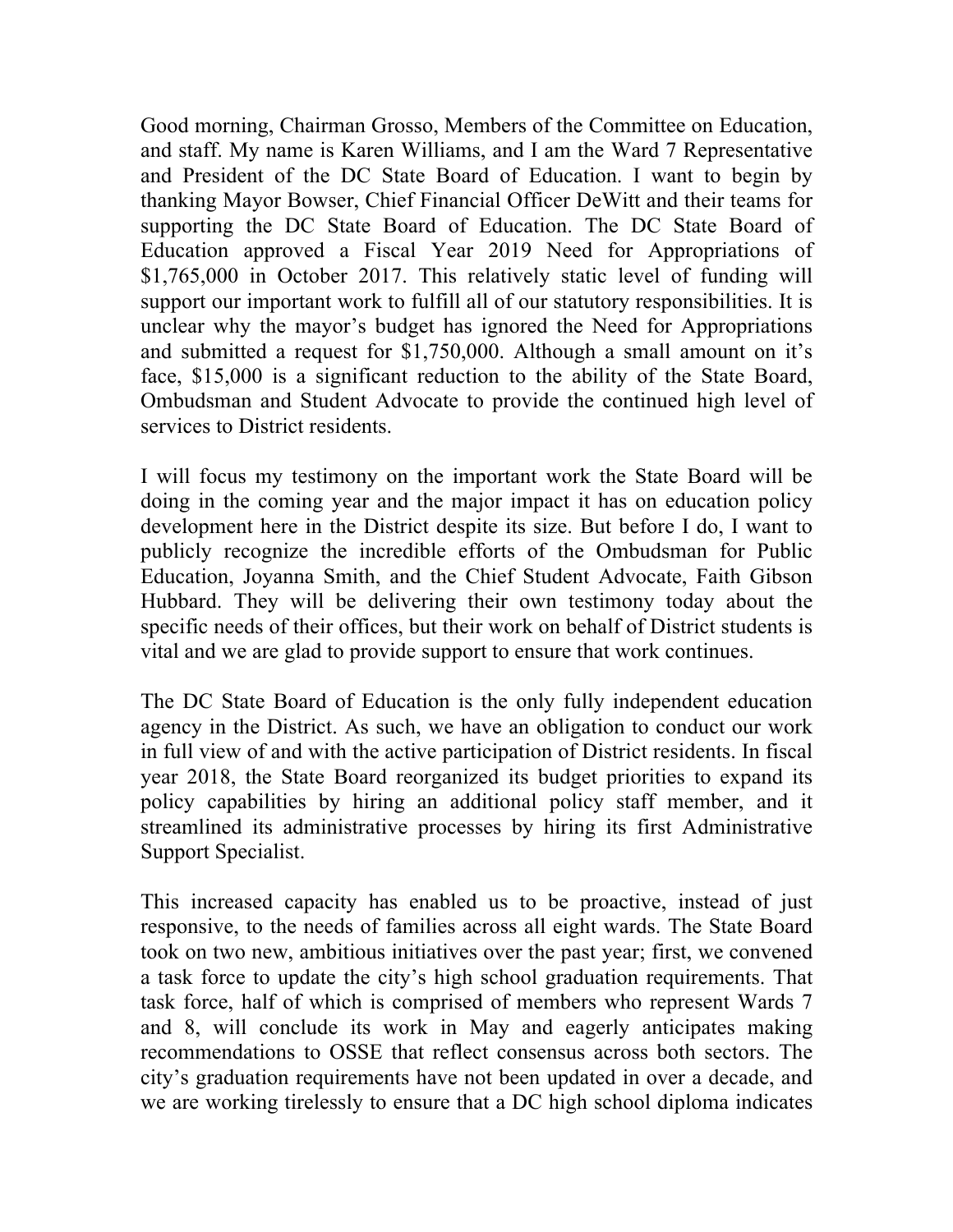preparation for  $21<sup>st</sup>$  century jobs. After the task force has made its final recommendations, State Board members and staff will continue working with OSSE, likely into fiscal year 2019, to craft new regulations that will improve the high school experience for all District students.

We also launched a task force to fulfill DC's requirements under the federal Every Student Succeeds Act. Task force members, representing all eight wards in the city, are working hard to gather feedback from families across the city on DC's upcoming state report cards. The ESSA task force will continue to convene through summer 2019 and will make important policy recommendations on school climate measures, leadership, academic rigor, and resource equity across schools.

We are proud of the work that we have done, through these initiatives and other efforts throughout the year, to empower parents, reduce barriers between families and schools, and help District residents make informed decisions about their children's education. We look forward to continuing to serve District families through these initiatives and through the other policy issues we will address over the coming year.

The State Board is committed to expanding our reach to all residents of the District, especially those that have been historically marginalized, to include diverse voices in our policy discussions. This means adopting strategies to meet individuals where they are, providing concise, digestible information, translating materials into multiple languages, utilizing social media in new and inventive ways, and holding meetings whenever and wherever our residents will have us.

The part-time members of the State Board work every day on behalf of our most vulnerable residents. With over 2,700 direct interactions with residents every year, we are an incredibly hard-working organization. The results we are seeing are worth every minute of that work.

Mr. Chairman, you know that these efforts require creativity, determination, and time. Once again, I pledge that the State Board will remain fully committed to its responsibilities on behalf of District students. Our dedicated staff is committed to educational excellence and equity in the District. As a sign of its appreciation to the Mayor and Council for increases in the past three fiscal years, the State Board approved a Need for Appropriations for Fiscal Year 2019 without requesting additional funds for programs and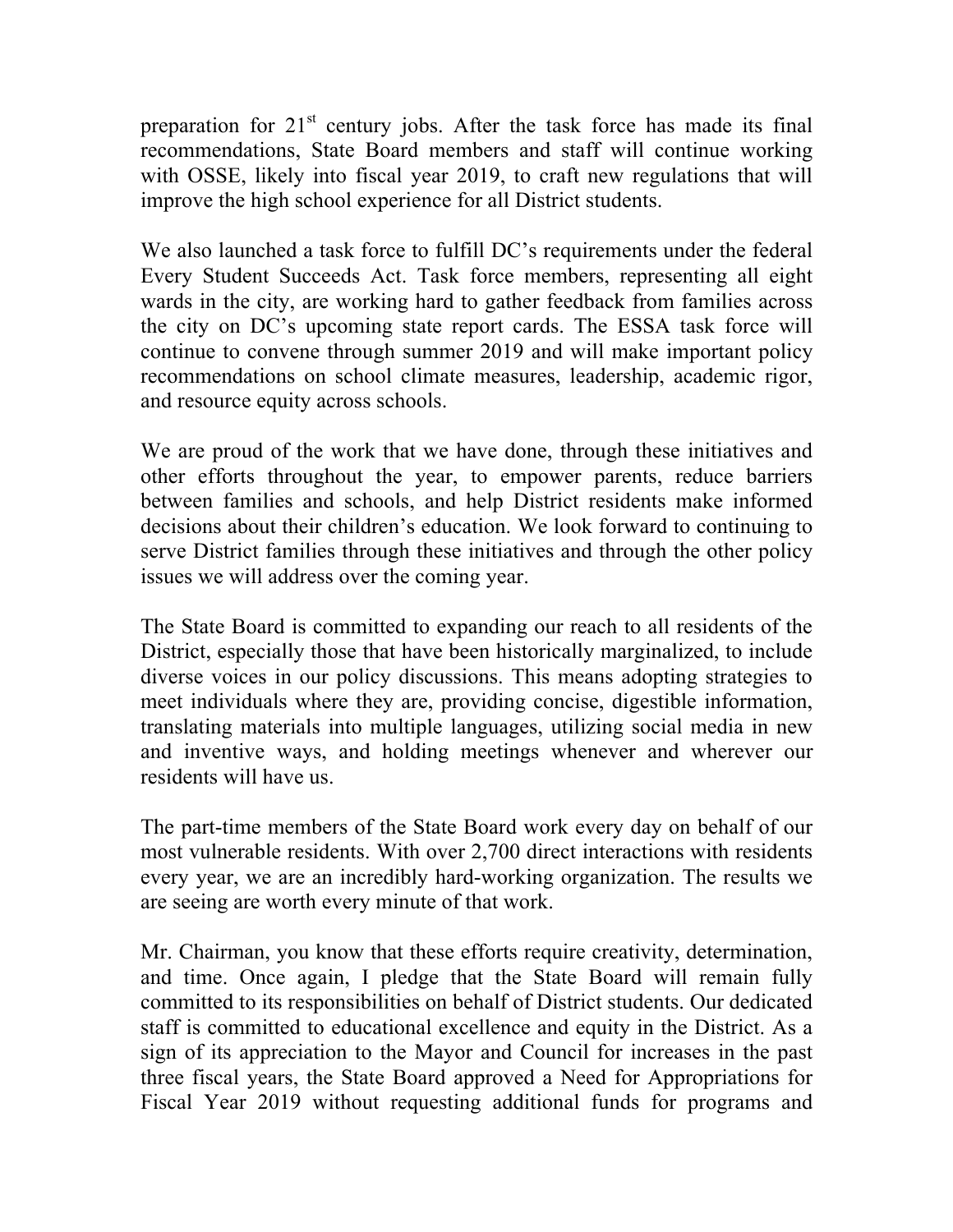initiatives. We believe we can continue to expand, refine and broaden our reach through internal efficiencies. The Need for Appropriations does include, however, an increase for merit-based increases for SBOE staff. Since the entire SBOE workforce was shifted to the excepted service, its employees have not been eligible for step increases. In order to maintain a high level of productivity under a heavy workload, the SBOE must be in a position to recognize and reward that service to the District of Columbia.

The Mayor's proposed FY2019 Budget included a modest cost of living adjustment (COLA) for eligible government staff, but it does not provide funding to compensate agencies who must now find that funding within their budgets. While other agencies are able to absorb this cost using other program funds in their budget, the SBOE cannot. In order to include this COLA in the State Board's budget, the Mayor's budget has replaced the merit increases approved by the SBOE with the COLA adjustment. This is contrary to the budgetary independence of the State Board. The Mayor does not have the authority to alter the approved Need for Appropriations without the consent of the SBOE; although she can provide recommendations or grant additional funding for enhancements. We have contacted the Mayor's budget office to inform them of the error, but have been unable to resolve the matter in the short time between the public release of the budget and this hearing. It is my hope that the Mayor, Committee and SBOE can work together to secure the required \$40,000 to fill this gap in funding so that our employees are treated the same as other DC government employees.

The additional changes to the Need for Appropriations are quite confusing because they are not actually increases or decreases to the agency's budget, but reflect the shift of funds in previous fiscal years to better meet the needs of the agency. We are very appreciative of the willingness of the staff of the Chief Financial Officer in working with our staff to understand the complicated budget process.

As you know, the DC State Board of Education is responsible for developing educational policy that improves educational outcomes for the more than 89,000 students currently attending DC public schools and public charter schools. This is a tremendous responsibility. I can assure you, Councilmember Grosso and members of the Education Committee, that all of the elected members of the State Board and our staff take this responsibility very seriously.